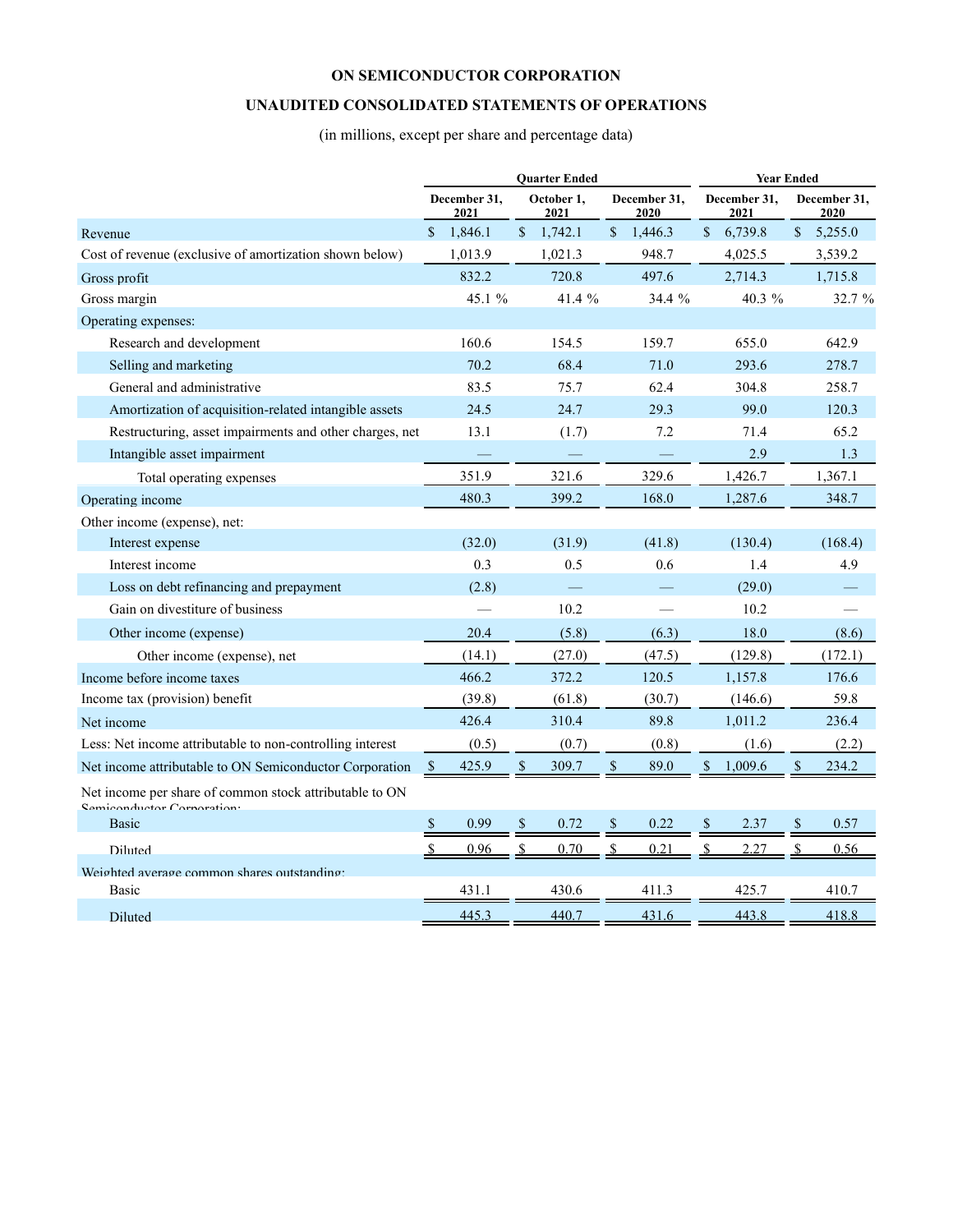### **UNAUDITED CONSOLIDATED BALANCE SHEETS**

## (in millions)

|                                                                       |                           | December 31,<br>2021 |               | October 1,<br>2021 |             | December 31,<br>2020 |  |  |
|-----------------------------------------------------------------------|---------------------------|----------------------|---------------|--------------------|-------------|----------------------|--|--|
| <b>Assets</b>                                                         |                           |                      |               |                    |             |                      |  |  |
| Cash and cash equivalents                                             | \$                        | 1,352.6              | <sup>\$</sup> | 1,389.2            | \$          | 1,080.7              |  |  |
| Receivables, net                                                      |                           | 809.4                |               | 720.0              |             | 676.0                |  |  |
| Inventories                                                           |                           | 1,379.5              |               | 1,327.6            |             | 1,251.4              |  |  |
| Other current assets                                                  |                           | 240.1                |               | 205.0              |             | 176.0                |  |  |
| Total current assets                                                  |                           | 3,781.6              |               | 3,641.8            |             | 3,184.1              |  |  |
| Property, plant and equipment, net                                    |                           | 2,524.3              |               | 2,427.8            |             | 2,512.3              |  |  |
| Goodwill                                                              |                           | 1,937.5              |               | 1,662.7            |             | 1,663.4              |  |  |
| Intangible assets, net                                                |                           | 495.7                |               | 390.3              |             | 469.0                |  |  |
| Deferred tax assets                                                   |                           | 366.3                |               | 382.1              |             | 429.0                |  |  |
| Other assets                                                          |                           | 520.6                |               | 436.0              |             | 410.2                |  |  |
| Total assets                                                          | $\mathbb S$               | 9,626.0              | $\mathbb{S}$  | 8,940.7            | \$          | 8,668.0              |  |  |
| <b>Liabilities. Non-Controlling Interest and Stockholders' Equity</b> |                           |                      |               |                    |             |                      |  |  |
| Accounts payable                                                      | \$                        | 635.1                | \$            | 599.3              | \$          | 572.9                |  |  |
| Accrued expenses and other current liabilities                        |                           | 747.6                |               | 641.8              |             | 570.0                |  |  |
| Current portion of long-term debt                                     |                           | 160.7                |               | 203.0              |             | 531.6                |  |  |
| Total current liabilities                                             |                           | 1,543.4              |               | 1,444.1            |             | 1,674.5              |  |  |
| Long-term debt                                                        |                           | 2,913.9              |               | 2,910.5            |             | 2,959.7              |  |  |
| Deferred tax liabilities                                              |                           | 43.2                 |               | 46.8               |             | 57.3                 |  |  |
| Other long-term liabilities                                           |                           | 521.1                |               | 394.9              |             | 418.4                |  |  |
| <b>Total liabilities</b>                                              |                           | 5,021.6              |               | 4,796.3            |             | 5,109.9              |  |  |
| ON Semiconductor Corporation stockholders' equity:                    |                           |                      |               |                    |             |                      |  |  |
| Common stock                                                          |                           | 6.0                  |               | 6.0                |             | 5.7                  |  |  |
| Additional paid-in capital                                            |                           | 4,633.3              |               | 4,498.5            |             | 4,133.1              |  |  |
| Accumulated other comprehensive loss                                  |                           | (40.6)               |               | (48.6)             |             | (57.6)               |  |  |
| Accumulated earnings                                                  |                           | 2,435.1              |               | 2,009.2            |             | 1,425.5              |  |  |
| Less: Treasury stock, at cost                                         |                           | (2, 448.4)           |               | (2,341.4)          |             | (1,968.2)            |  |  |
| Total ON Semiconductor Corporation stockholders' equity               |                           | 4,585.4              |               | 4,123.7            |             | 3,538.5              |  |  |
| Non-controlling interest                                              |                           | 19.0                 |               | 20.7               |             | 19.6                 |  |  |
| Total stockholders' equity                                            |                           | 4,604.4              |               | 4,144.4            |             | 3,558.1              |  |  |
| Total liabilities and stockholders' equity                            | $\boldsymbol{\mathsf{S}}$ | 9,626.0              | $\sqrt{3}$    | 8,940.7            | $\sqrt{\ }$ | 8,668.0              |  |  |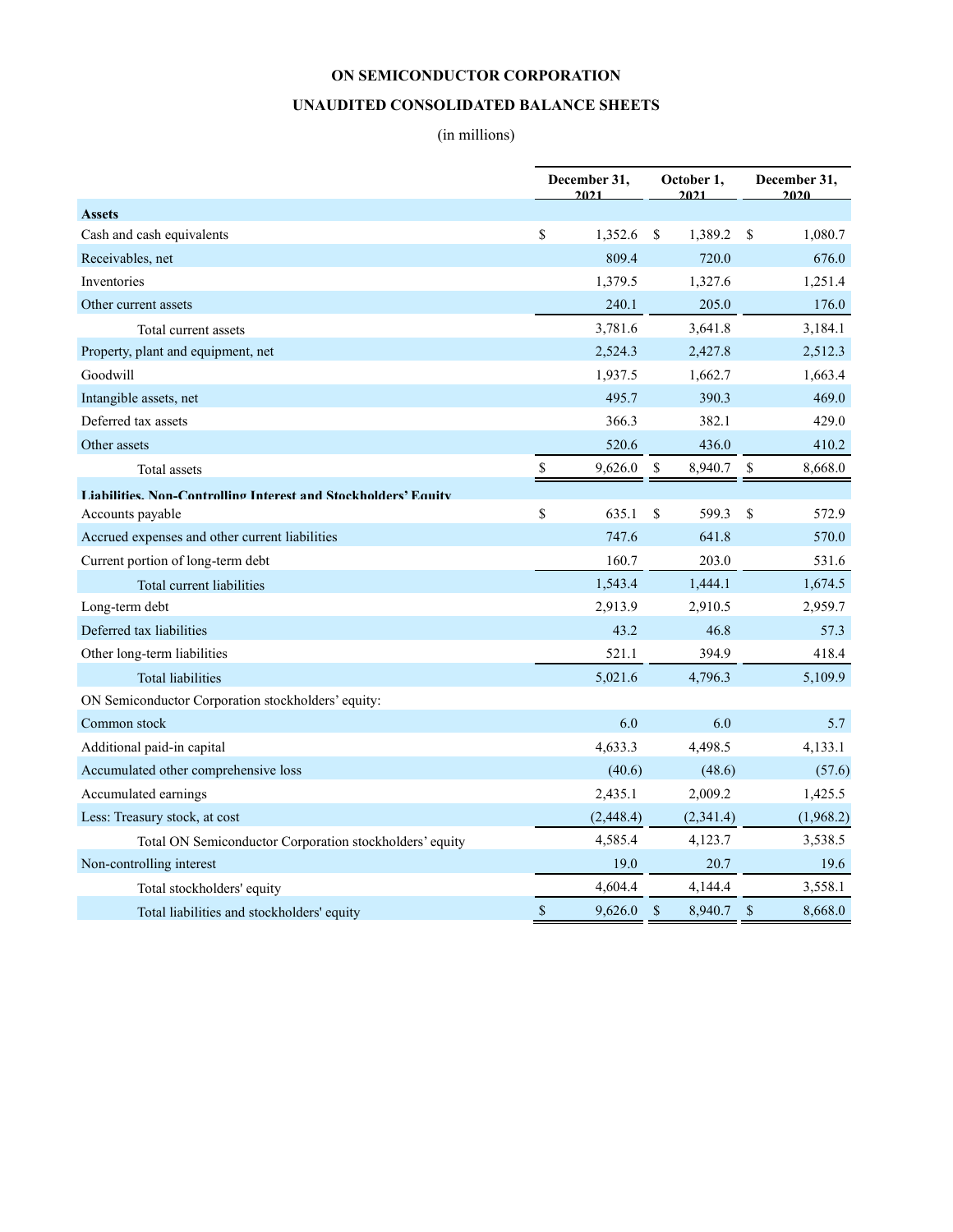### **UNAUDITED CONSOLIDATED STATEMENTS OF CASH FLOWS**

## (in millions)

|                                                                                      | <b>Quarter Ended</b>      |                             |                                   |                    |               |                      |                          |                      | <b>Year Ended</b>       |                      |  |  |
|--------------------------------------------------------------------------------------|---------------------------|-----------------------------|-----------------------------------|--------------------|---------------|----------------------|--------------------------|----------------------|-------------------------|----------------------|--|--|
|                                                                                      |                           | <b>December</b><br>31, 2021 |                                   | October 1,<br>2021 |               | December 31,<br>2020 |                          | December 31,<br>2021 |                         | December 31,<br>2020 |  |  |
| Cash flows from operating activities:                                                |                           |                             |                                   |                    |               |                      |                          |                      |                         |                      |  |  |
| Net income                                                                           | \$                        | 426.4                       | S                                 | 310.4              | \$            | 89.8                 | S                        | 1,011.2              | \$                      | 236.4                |  |  |
| Adjustments to reconcile net income to net cash provided by<br>operating activities: |                           |                             |                                   |                    |               |                      |                          |                      |                         |                      |  |  |
| Depreciation and amortization                                                        |                           | 140.3                       |                                   | 149.9              |               | 153.8                |                          | 596.7                |                         | 625.1                |  |  |
| Gain on divestiture of business                                                      |                           |                             |                                   | (10.2)             |               |                      |                          | (10.2)               |                         |                      |  |  |
| Loss on debt refinancing and prepayment                                              |                           | 2.8                         |                                   |                    |               |                      |                          | 29.0                 |                         |                      |  |  |
| Amortization of debt discount and issuance costs                                     |                           | 2.7                         |                                   | 2.9                |               | 3.0                  |                          | 10.7                 |                         | 12.1                 |  |  |
| Share-based compensation                                                             |                           | 27.2                        |                                   | 22.7               |               | 16.5                 |                          | 101.3                |                         | 67.7                 |  |  |
| Non-cash interest on convertible notes                                               |                           | 7.1                         |                                   | 7.0                |               | 8.8                  |                          | 24.7                 |                         | 38.2                 |  |  |
| Non-cash asset impairment charges                                                    |                           |                             |                                   | 3.3                |               | 3.3                  |                          | 10.8                 |                         | 18.8                 |  |  |
| Change in deferred tax balances                                                      |                           | 22.9                        |                                   | 44.2               |               | 26.5                 |                          | 62.4                 |                         | (122.6)              |  |  |
| Other                                                                                |                           | 1.8                         |                                   | 2.2                |               | 3.8                  |                          | 4.3                  |                         | 7.3                  |  |  |
| Changes in assets and liabilities                                                    |                           | (4.6)                       |                                   | (83.5)             |               | 94.9                 |                          | (58.9)               |                         | 1.3                  |  |  |
| Net cash provided by operating activities                                            | \$                        | 626.6                       | $\mathbb{S}% _{t}\left( t\right)$ | 448.9              | $\mathcal{S}$ | 400.4                | \$                       | 1,782.0              | \$                      | 884.3                |  |  |
| Cash flows from investing activities:                                                |                           |                             |                                   |                    |               |                      |                          |                      |                         |                      |  |  |
| Purchase of Property, Plant and Equipment ("PP&E")                                   | \$                        | $(169.6)$ \$                |                                   | (93.2)             | - S           | (116.4)              | \$                       | (444.6)              | \$                      | (383.6)              |  |  |
| Deposits and proceeds from sale of PP&E                                              |                           | 7.4                         |                                   |                    |               | 4.8                  |                          | 14.0                 |                         | 6.3                  |  |  |
| Deposits utilized (made) for purchase of PP&E                                        |                           | (25.9)                      |                                   | (18.7)             |               | (0.1)                |                          | (47.4)               |                         | 2.2                  |  |  |
| Divestiture of business, net of cash transferred                                     |                           | 3.6                         |                                   | 3.4                |               |                      |                          | 7.0                  |                         |                      |  |  |
| Purchase of business, net of cash acquired                                           |                           | (399.4)                     |                                   |                    |               |                      |                          | (399.4)              |                         | (4.5)                |  |  |
| Purchase of license and deposit made for manufacturing                               |                           |                             |                                   |                    |               | (100.0)              |                          |                      |                         | (100.0)              |  |  |
| Purchase of available-for-sale securities                                            |                           | (5.1)                       |                                   | (43.8)             |               |                      |                          | (48.9)               |                         |                      |  |  |
| Proceeds from sale or maturity of available-for-sale securities                      |                           | 1.4                         |                                   | 2.8                |               |                      |                          | 4.2                  |                         |                      |  |  |
| Settlement of purchase price from previous acquisition                               |                           |                             |                                   |                    |               |                      |                          |                      |                         | 26.0                 |  |  |
| Net cash used in investing activities                                                | \$                        | (587.6)                     | $\mathcal{S}$                     | (149.5)            | $\mathcal{S}$ | (211.7)              | $\mathcal{S}$            | (915.1)              | $\mathbb{S}$            | (453.6)              |  |  |
| Cash flows from financing activities:                                                |                           |                             |                                   |                    |               |                      |                          |                      |                         |                      |  |  |
| Proceeds for the issuance of common stock under the ESPP                             | \$                        | 5.0                         | $\mathcal{S}$                     | 6.2                | $\mathbb{S}$  | 5.8                  | $\mathcal{S}$            | 23.5                 | $\mathcal{S}$           | 23.6                 |  |  |
| Payment of tax withholding for RSUs                                                  |                           | (4.7)                       |                                   | (2.2)              |               | (2.9)                |                          | (38.9)               |                         | (20.0)               |  |  |
| Repurchase of common stock                                                           |                           |                             |                                   |                    |               |                      |                          |                      |                         | (65.4)               |  |  |
| Issuance and borrowings under debt agreements                                        |                           |                             |                                   |                    |               |                      |                          | 787.3                |                         | 1,858.0              |  |  |
| Reimbursement of debt issuance costs                                                 |                           |                             |                                   |                    |               |                      |                          | 2.7                  |                         |                      |  |  |
| Payment of debt issuance costs                                                       |                           |                             |                                   | (0.3)              |               | (0.2)                |                          | (3.8)                |                         | (2.4)                |  |  |
| Repayment of borrowings under debt agreements                                        |                           | (51.7)                      |                                   | (4.1)              |               | (759.3)              |                          | (1,270.5)            |                         | (2,023.9)            |  |  |
| Payment for purchase of bond hedges                                                  |                           |                             |                                   |                    |               |                      |                          | (160.3)              |                         |                      |  |  |
| Proceeds from issuance of warrants                                                   |                           |                             |                                   |                    |               |                      |                          | 93.8                 |                         |                      |  |  |
| Payments related to prior acquisition                                                |                           | (0.2)                       |                                   | (0.7)              |               | (0.6)                |                          | (3.2)                |                         | (8.9)                |  |  |
| Dividend to non-controlling shareholder                                              |                           |                             |                                   |                    |               | (5.0)                |                          |                      |                         | (5.0)                |  |  |
| Net cash used in financing activities                                                | $\boldsymbol{\mathsf{S}}$ | (51.6)                      | $\overline{\mathbf{r}}$           | (1.1)              | $\frac{1}{2}$ | (762.2)              | $\overline{\mathcal{E}}$ | (569.4)              | $\overline{\mathbf{r}}$ | (244.0)              |  |  |
| Effect of exchange rate changes on cash, cash equivalents and<br>restricted cash     |                           | (0.3)                       |                                   | (0.2)              |               | 0.2                  |                          | (1.3)                |                         | 0.6                  |  |  |
| Net increase in cash, cash equivalents and restricted cash                           |                           | (12.9)                      |                                   | 298.1              |               | (573.3)              |                          | 296.2                |                         | 187.3                |  |  |
| Beginning cash, cash equivalents and restricted cash                                 |                           | 1,390.6                     |                                   | 1,092.5            |               | 1,654.8              |                          | 1,081.5              |                         | 894.2                |  |  |
| Ending cash, cash equivalents and restricted cash                                    | \$                        | 1,377.7                     | \$                                | 1,390.6            | \$            | 1,081.5              | \$                       | 1,377.7              | \$                      | 1,081.5              |  |  |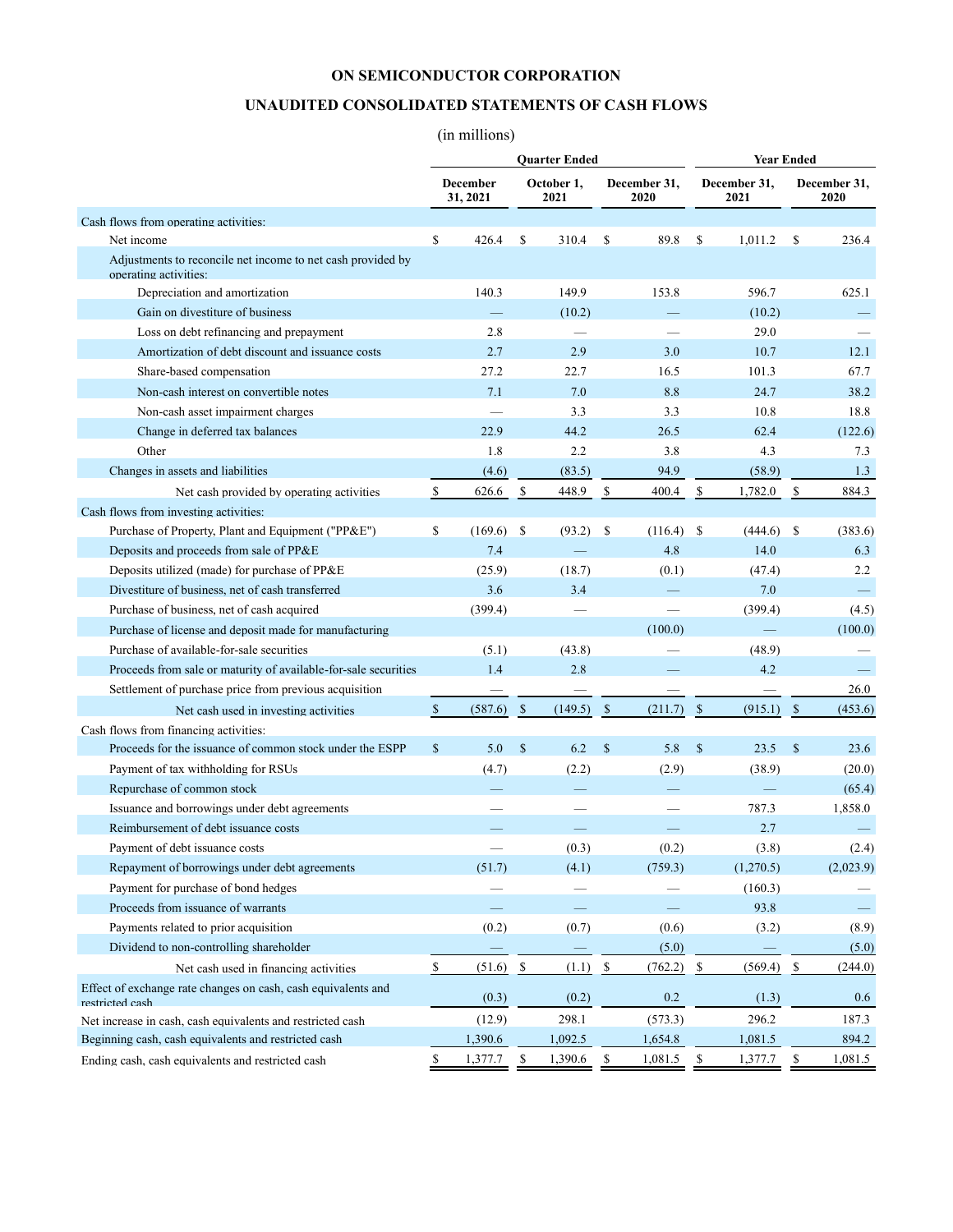### **RECONCILIATION OF GAAP VERSUS NON-GAAP DISCLOSURES**

(in millions, except per share and percentage data)

|              |                                                                                      | <b>Quarter Ended</b> |                      |              |                    |      |                      | <b>Year Ended</b> |                      |              |                      |  |
|--------------|--------------------------------------------------------------------------------------|----------------------|----------------------|--------------|--------------------|------|----------------------|-------------------|----------------------|--------------|----------------------|--|
|              |                                                                                      |                      | December 31,<br>2021 |              | October 1,<br>2021 |      | December 31,<br>2020 |                   | December 31,<br>2021 |              | December 31,<br>2020 |  |
|              | Reconciliation of GAAP to non-GAAP gross profit:                                     |                      |                      |              |                    |      |                      |                   |                      |              |                      |  |
|              | GAAP gross profit                                                                    | \$                   | 832.2                | \$           | 720.8              | \$   | 497.6                | \$                | 2,714.3              | \$           | 1,715.8              |  |
|              | Special items:                                                                       |                      |                      |              |                    |      |                      |                   |                      |              |                      |  |
| a)           | Non-recurring facility costs                                                         |                      | 2.3                  |              | 2.5                |      |                      |                   | 5.5                  |              |                      |  |
|              | Total special items                                                                  |                      | 2.3                  |              | 2.5                |      |                      |                   | 5.5                  |              |                      |  |
|              | Non-GAAP gross profit                                                                | \$                   | 834.5                | \$           | 723.3              | \$   | 497.6                | \$                | 2,719.8              | \$           | 1,715.8              |  |
|              | <b>Reconciliation of GAAP to non-GAAP gross margin:</b>                              |                      |                      |              |                    |      |                      |                   |                      |              |                      |  |
|              | GAAP gross margin                                                                    |                      | 45.1 %               |              | 41.4 %             |      | 34.4 %               |                   | 40.3 %               |              | 32.7 %               |  |
|              | Special items:                                                                       |                      |                      |              |                    |      |                      |                   |                      |              |                      |  |
| a)           | Non-recurring facility costs                                                         |                      | $0.1 \%$             |              | $0.1 \%$           |      | $-$ %                |                   | $0.1 \%$             |              | $-$ %                |  |
|              | Total special items                                                                  |                      | $0.1 \%$             |              | $0.1 \%$           |      | $-$ %                |                   | $0.1 \%$             |              | $-$ %                |  |
|              | Non-GAAP gross margin                                                                |                      | 45.2 %               |              | 41.5 %             |      | 34.4 %               |                   | 40.4 %               |              | 32.7 %               |  |
|              | Reconciliation of CAAP to non-CAAP operating expenses                                |                      |                      |              |                    |      |                      |                   |                      |              |                      |  |
|              | GAAP operating expenses                                                              | \$                   | 351.9                | \$           | 321.6              | \$   | 329.6                | \$                | 1,426.7              | \$           | 1,367.1              |  |
|              | Special items:                                                                       |                      |                      |              |                    |      |                      |                   |                      |              |                      |  |
| a)           | Amortization of acquisition-related intangible assets                                |                      | (24.5)               |              | (24.7)             |      | (29.3)               |                   | (99.0)               |              | (120.3)              |  |
| b)           | Restructuring, asset impairments and other, net                                      |                      | (13.1)               |              | 1.7                |      | (7.2)                |                   | (71.4)               |              | (65.2)               |  |
| c)           | Intangible asset impairment                                                          |                      |                      |              |                    |      |                      |                   | (2.9)                |              | (1.3)                |  |
| d)           | Third party acquisition and divestiture related costs                                |                      | (7.9)                |              | (2.4)              |      | (0.7)                |                   | (11.9)               |              | (1.0)                |  |
|              | Total special items                                                                  |                      | (45.5)               |              | (25.4)             |      | (37.2)               |                   | (185.2)              |              | (187.8)              |  |
|              | Non-GAAP operating expenses                                                          | $\mathbb{S}$         | 306.4                | $\mathbb{S}$ | 296.2              | $\$$ | 292.4                | $\$$              | 1,241.5              | \$           | 1,179.3              |  |
|              | Reconciliation of CAAP to non-CAAP onerating income:                                 |                      |                      |              |                    |      |                      |                   |                      |              |                      |  |
|              | GAAP operating income                                                                | $\mathbb{S}$         | 480.3                | $\mathbb{S}$ | 399.2              | $\$$ | 168                  | \$                | 1,287.6              | $\mathbb{S}$ | 348.7                |  |
|              | Special items:                                                                       |                      |                      |              |                    |      |                      |                   |                      |              |                      |  |
| a)           | Non-recurring facility costs                                                         |                      | 2.3                  |              | 2.5                |      |                      |                   | 5.5                  |              |                      |  |
| b)           | Amortization of acquisition-related intangible assets                                |                      | 24.5                 |              | 24.7               |      | 29.3                 |                   | 99.0                 |              | 120.3                |  |
| $\mathbf{c}$ | Restructuring, asset impairments and other, net                                      |                      | 13.1                 |              | (1.7)              |      | 7.2                  |                   | 71.4                 |              | 65.2                 |  |
| d)           | Intangible asset impairment                                                          |                      |                      |              |                    |      |                      |                   | 2.9                  |              | 1.3                  |  |
| $\epsilon$ ) | Third party acquisition and divestiture related costs                                |                      | 7.9                  |              | 2.4                |      | 0.7                  |                   | 11.9                 |              | 1.0                  |  |
|              | Total special items                                                                  |                      | 47.8                 |              | 27.9               |      | 37.2                 |                   | 190.7                |              | 187.8                |  |
|              | Non-GAAP operating income                                                            | $\$$                 | 528.1                | $\mathbb{S}$ | 427.1              | $\$$ | 205.2                | $\mathbb{S}$      | 1,478.3              | \$           | 536.5                |  |
|              | Reconciliation of GAAP to non-GAAP operating margin<br>(operating income / revenue): |                      |                      |              |                    |      |                      |                   |                      |              |                      |  |
|              | GAAP operating margin                                                                |                      | 26.0 %               |              | 22.9 %             |      | 11.6 %               |                   | 19.1 %               |              | 6.6 %                |  |
|              | Special items:                                                                       |                      |                      |              |                    |      |                      |                   |                      |              |                      |  |
| a)           | Non-recurring facility costs                                                         |                      | $0.1 \%$             |              | $0.1\ \%$          |      | $ \%$                |                   | $0.1\ \%$            |              | $-$ %                |  |
| b)           | Amortization of acquisition-related intangible assets                                |                      | 1.3 %                |              | $1.4\%$            |      | $2.0 \%$             |                   | 1.5 %                |              | $2.3\%$              |  |
| c)           | Restructuring, asset impairments and other, net                                      |                      | $0.7~\%$             |              | (0.1)%             |      | $0.5 \%$             |                   | $1.1\%$              |              | $1.2 \%$             |  |
| d)           | Intangible asset impairment                                                          |                      | $-$ %                |              | $-$ %              |      | $-$ %                |                   | $-$ %                |              | $-$ %                |  |
| e)           | Third party acquisition and divestiture related costs                                |                      | $0.4~\%$             |              | $0.1 \%$           |      | $-$ %                |                   | $0.2 \%$             |              | $-$ %                |  |
|              | Total special items                                                                  |                      | 2.6 %                |              | $1.6\%$            |      | 2.6 %                |                   | 2.8 %                |              | 3.6 %                |  |
|              | Non-GAAP operating margin                                                            |                      | 28.6 %               |              | 24.5 %             |      | 14.2 %               |                   | 21.9 %               |              | $10.2~\%$            |  |
| taxes:       | Reconciliation of GAAP to non-GAAP income before income                              |                      |                      |              |                    |      |                      |                   |                      |              |                      |  |
|              | GAAP income before income taxes                                                      | \$                   | 466.2                | $\$$         | 372.2              | \$   | 120.5                | \$                | 1,157.8              | \$           | 176.6                |  |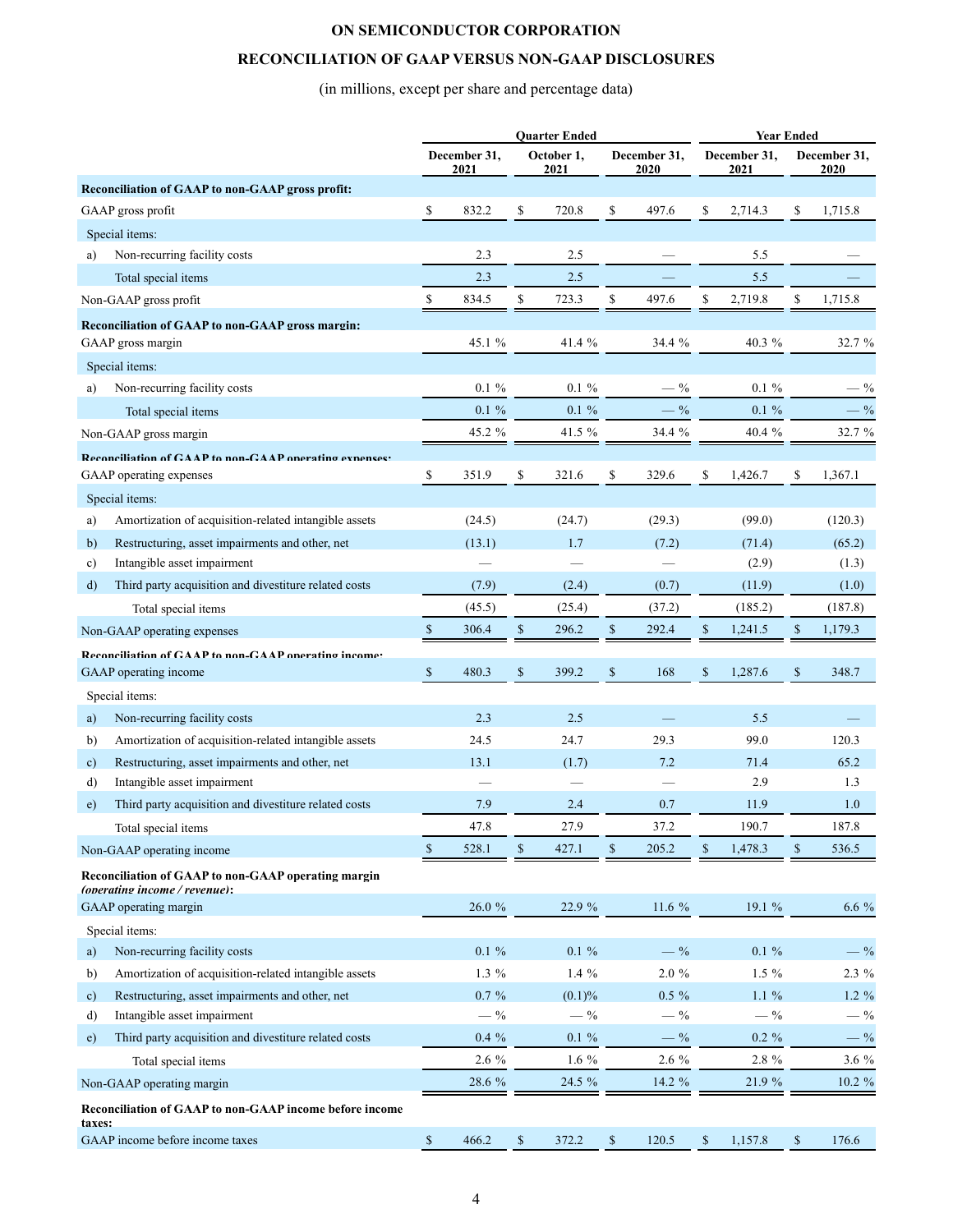### **RECONCILIATION OF GAAP VERSUS NON-GAAP DISCLOSURES (Continued)**

# (in millions, except per share and percentage data)

|               |                                                                            |               |                      |              | <b>Quarter Ended</b> |               |                      |              |                      | <b>Year Ended</b> |                      |
|---------------|----------------------------------------------------------------------------|---------------|----------------------|--------------|----------------------|---------------|----------------------|--------------|----------------------|-------------------|----------------------|
|               |                                                                            |               | December 31.<br>2021 |              | October 1,<br>2021   |               | December 31,<br>2020 |              | December 31,<br>2021 |                   | December 31,<br>2020 |
|               | Special items:                                                             |               |                      |              |                      |               |                      |              |                      |                   |                      |
| a)            | Non-recurring facility costs                                               |               | 2.3                  |              | 2.5                  |               |                      |              | 5.5                  |                   |                      |
| b)            | Amortization of acquisition-related intangible assets                      |               | 24.5                 |              | 24.7                 |               | 29.3                 |              | 99.0                 |                   | 120.3                |
| $\mathbf{c})$ | Restructuring, asset impairments and other, net                            |               | 13.1                 |              | (1.7)                |               | 7.2                  |              | 71.4                 |                   | 65.2                 |
| d)            | Intangible asset impairment                                                |               |                      |              |                      |               |                      |              | 2.9                  |                   | 1.3                  |
| e)            | Third party acquisition and divestiture related costs                      |               | 7.9                  |              | 2.4                  |               | 0.7                  |              | 11.9                 |                   | 1.0                  |
| f)            | Actuarial (gains) losses on pension plans and other pension<br>benefits    |               | (22.2)               |              | 5.5                  |               | 4.0                  |              | (16.7)               |                   | 4.0                  |
| g)            | Loss on debt refinancing and prepayment                                    |               | 2.8                  |              |                      |               |                      |              | 29.0                 |                   |                      |
| h)            | Non-cash interest on convertible notes                                     |               | 7.1                  |              | 7.0                  |               | 8.8                  |              | 24.7                 |                   | 38.2                 |
| $\ddot{i}$    | Gain on divestiture of a business                                          |               |                      |              | (10.2)               |               |                      |              | (10.2)               |                   |                      |
|               | Total special items                                                        |               | 35.5                 |              | 30.2                 |               | 50.0                 |              | 217.5                |                   | 230.0                |
|               | Non-GAAP income before income taxes                                        | $\mathbb{S}$  | 501.7                | \$           | 402.4                | $\$$          | 170.5                | \$           | 1,375.3              | \$                | 406.6                |
|               | Reconciliation of GAAP to non-GAAP net income attributable                 |               |                      |              |                      |               |                      |              |                      |                   |                      |
|               | to ON Semiconductor Corporation:                                           |               |                      |              |                      |               |                      |              |                      |                   |                      |
|               | GAAP net income attributable to ON Semiconductor Corporation               | <sup>\$</sup> | 425.9                | $\mathbb{S}$ | 309.7                | $\mathcal{S}$ | 89.0                 | $\mathbf S$  | 1.009.6              | <sup>\$</sup>     | 234.2                |
|               | Special items:                                                             |               |                      |              |                      |               |                      |              |                      |                   |                      |
| a)            | Non-recurring facility costs                                               |               | 2.3                  |              | 2.5                  |               |                      |              | 5.5                  |                   |                      |
| b)            | Amortization of acquisition-related intangible assets                      |               | 24.5                 |              | 24.7                 |               | 29.3                 |              | 99.0                 |                   | 120.3                |
| c)            | Restructuring, asset impairments and other, net                            |               | 13.1                 |              | (1.7)                |               | 7.2                  |              | 71.4                 |                   | 65.2                 |
| d)            | Intangible asset impairment                                                |               |                      |              |                      |               |                      |              | 2.9                  |                   | 1.3                  |
| e)            | Third party acquisition and divestiture related costs                      |               | 7.9                  |              | 2.4                  |               | 0.7                  |              | 11.9                 |                   | 1.0                  |
| f)            | Actuarial (gains) losses on pension plans and other pension<br>benefits    |               | (22.2)               |              | 5.5                  |               | 4.0                  |              | (16.7)               |                   | 4.0                  |
| g)            | Loss on debt refinancing and prepayment                                    |               | 2.8                  |              |                      |               |                      |              | 29.0                 |                   |                      |
| h)            | Non-cash interest on convertible notes                                     |               | 7.1                  |              | 7.0                  |               | 8.8                  |              | 24.7                 |                   | 38.2                 |
| $\ddot{1}$    | Gain on divestiture of a business                                          |               |                      |              | (10.2)               |               |                      |              | (10.2)               |                   |                      |
| j)            | Adjustment of income taxes                                                 |               | 16.6                 |              | 40.4                 |               | 8.1                  |              | 58.4                 |                   | (112.3)              |
|               | Total special items                                                        |               | 52.1                 |              | 70.6                 |               | 58.1                 |              | 275.9                |                   | 117.7                |
|               | Non-GAAP net income attributable to ON Semiconductor<br>Corporation        | \$            | 478.0                | S            | 380.3                | \$            | 147.1                | S            | 1,285.5              |                   | 351.9                |
|               |                                                                            |               |                      |              |                      |               |                      |              |                      |                   |                      |
|               | <b>Adiustment of income taxes:</b><br>Tax adjustment for special items (1) | \$            | (7.5)                | \$           | (6.3)                | \$            | (10.5)               | \$           | (45.7)               | \$                | (48.3)               |
|               | Impact of Domestication of non-U.S. IP and related effects (2)             |               |                      |              |                      |               | (2.1)                |              |                      |                   | (112.4)              |
|               |                                                                            |               |                      |              |                      |               |                      |              |                      |                   | 48.4                 |
|               | Other non-GAAP tax adjustment (3)                                          |               | 24.1                 |              | 46.7                 |               | 20.7                 |              | 104.1                |                   |                      |
|               | Total adjustment of income taxes                                           | $\mathbb{S}$  | 16.6                 | $\mathbb{S}$ | 40.4                 | $\mathbb{S}$  | 8.1                  | $\mathbb{S}$ | 58.4                 | \$                | (112.3)              |
|               | <b>Reconciliation of GAAP to non-GAAP diluted shares</b><br>outstanding:   |               |                      |              |                      |               |                      |              |                      |                   |                      |
|               | GAAP diluted shares outstanding                                            |               | 445.3                |              | 440.7                |               | 431.6                |              | 443.8                |                   | 418.8                |
|               | Special items:                                                             |               |                      |              |                      |               |                      |              |                      |                   |                      |
| a)            | Less: dilutive shares attributable to convertible notes                    |               | (6.9)                |              | (5.0)                |               | (14.8)               |              | (8.6)                |                   | (5.5)                |
|               | Total special items                                                        |               | (6.9)                |              | (5.0)                |               | (14.8)               |              | (8.6)                |                   | (5.5)                |
|               | Non-GAAP diluted shares outstanding                                        |               | 438.4                |              | 435.7                |               | 416.8                |              | 435.2                |                   | 413.3                |
|               | <b>Non-GAAP diluted earnings per share:</b>                                |               |                      |              |                      |               |                      |              |                      |                   |                      |
|               | Non-GAAP net income attributable to ON Semiconductor                       |               |                      |              |                      |               |                      |              |                      |                   |                      |
|               | Corporation                                                                | \$            | 478.0                | $\mathbb{S}$ | 380.3                | \$            | 147.1                | \$           | 1,285.5              | \$                | 351.9                |
|               | Non-GAAP diluted shares outstanding                                        |               | 438.4                |              | 435.7                |               | 416.8                |              | 435.2                |                   | 413.3                |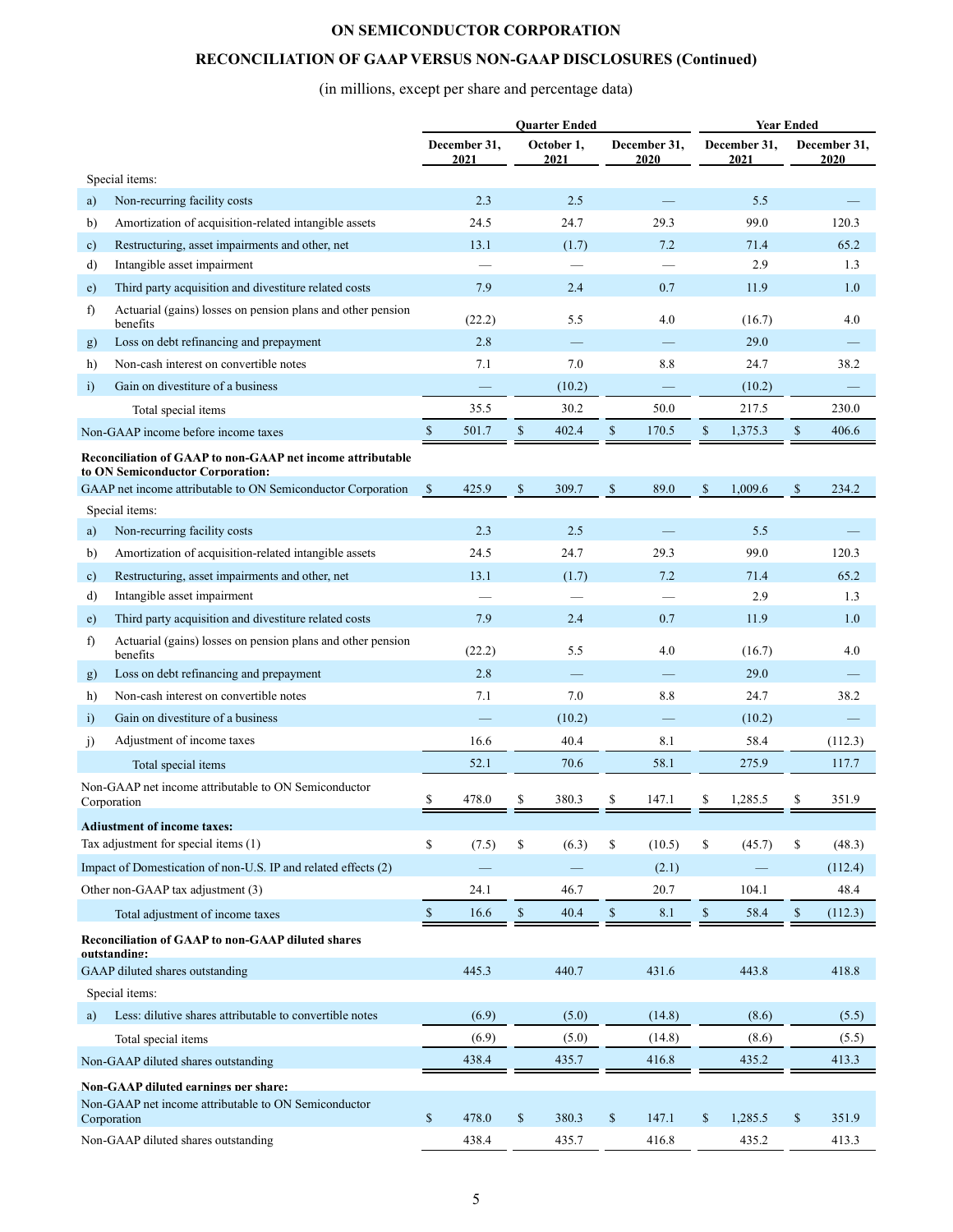### **RECONCILIATION OF GAAP VERSUS NON-GAAP DISCLOSURES (Continued)**

#### (in millions, except per share and percentage data)

|                                                                                   |                      |         |                    | <b>Ouarter Ended</b> |                      | <b>Year Ended</b> |                      |         |                      |         |
|-----------------------------------------------------------------------------------|----------------------|---------|--------------------|----------------------|----------------------|-------------------|----------------------|---------|----------------------|---------|
|                                                                                   | December 31,<br>2021 |         | October 1.<br>2021 |                      | December 31.<br>2020 |                   | December 31.<br>2021 |         | December 31,<br>2020 |         |
| Non-GAAP diluted earnings per share                                               |                      | 1.09    | \$.                | 0.87                 | \$                   | 0.35              | S.                   | 2.95    | S                    | 0.85    |
| Reconciliation of net cash provided by operating activities to<br>free cash flow: |                      |         |                    |                      |                      |                   |                      |         |                      |         |
| Net cash provided by operating activities                                         | \$.                  | 626.6   | S                  | 448.9                | \$                   | 400.4             | \$                   | 1,782.0 | \$                   | 884.3   |
| Special items:                                                                    |                      |         |                    |                      |                      |                   |                      |         |                      |         |
| Purchase of property, plant and equipment<br>a)                                   |                      | (169.6) |                    | (93.2)               |                      | (116.4)           |                      | (444.6) |                      | (383.6) |
| Total special items                                                               |                      | (169.6) |                    | (93.2)               |                      | (116.4)           |                      | (444.6) |                      | (383.6) |
| Free cash flow                                                                    |                      | 457.0   |                    | 355.7                |                      | 284.0             | S                    | 1.337.4 |                      | 500.7   |

(1) Tax impact of non-GAAP special items (a-i) is calculated using the federal statutory rate of 21% for all periods presented.

(2) The Company simplified its corporate structure by repatriating the economic rights of its non-U.S. intellectual property to the United States via domestication of certain foreign subsidiaries (the "Domestication"). The Domestication resulted in a benefit from recognizing certain deferred tax assets, net of deferred tax liabilities, of \$62.9 million. Additionally, the Domestication caused the Company to reassess the full valuation allowance recorded against its U.S. state deferred tax assets. As a result, the Company released approximately \$49.5 million of its valuation allowance recorded against its  $\overline{U}$  $\overline{C}$  atata deferred tax

(3) The income tax adjustment primarily represents the use of the net operating loss, non-cash impact of not asserting indefinite reinvestment on earnings of our foreign subsidiaries, deferred tax expense not affecting taxes payable, and non-cash expense (benefit) related to uncertain tax positions.

Certain of the amounts in the above tables may not total due to rounding of individual amounts.

Total share-based compensation related to restricted stock units, stock grant awards and the employee stock purchase plan is included below.

|                                |                      |      |                    |                      |                      | (in millions)     |                      |       |                      |      |
|--------------------------------|----------------------|------|--------------------|----------------------|----------------------|-------------------|----------------------|-------|----------------------|------|
|                                |                      |      |                    | <b>Ouarter Ended</b> |                      | <b>Year Ended</b> |                      |       |                      |      |
|                                | December 31,<br>2021 |      | October 1.<br>2021 |                      | December 31.<br>2020 |                   | December 31,<br>2021 |       | December 31,<br>2020 |      |
| Cost of revenue                | S                    | 3.8  | -S                 | 3.6 <sup>8</sup>     |                      | 3.0               | S                    | 15.6  |                      | 11.5 |
| Research and development       |                      | 5.8  |                    | 5.4                  |                      | 5.0               |                      | 24.2  |                      | 18.2 |
| Selling and marketing          |                      | 4.1  |                    | 3.7                  |                      | 3.4               |                      | 16.6  |                      | 12.9 |
| General and administrative     |                      | 13.5 |                    | 10.0                 |                      | 5.1               |                      | 44.9  |                      | 25.1 |
| Total share-based compensation |                      | 27.2 |                    | 22.7                 | £.                   | 16.5              |                      | 101.3 | -8                   | 67.7 |

### **SUPPLEMENTAL FINANCIAL DATA**

|                                                                                                |                      |       |                    |                      |                             | (in millions) |                      |         |              |                             |
|------------------------------------------------------------------------------------------------|----------------------|-------|--------------------|----------------------|-----------------------------|---------------|----------------------|---------|--------------|-----------------------------|
|                                                                                                |                      |       |                    | <b>Ouarter Ended</b> | Year Ended                  |               |                      |         |              |                             |
|                                                                                                | December 31.<br>2021 |       | October 1.<br>2021 |                      | December 31.<br><b>2020</b> |               | December 31.<br>2021 |         |              | December 31,<br><b>2020</b> |
| Net cash provided by operating activities                                                      |                      | 626.6 | - \$               | 448.9                | <sup>\$</sup>               | 400.4         |                      | 1,782.0 | <sup>S</sup> | 884.3                       |
| Free cash flow                                                                                 |                      | 457.0 |                    | 355.7                |                             | 284.0         |                      | 1,337.4 |              | 500.7                       |
| Cash paid for income taxes                                                                     |                      | 23.2  |                    | 21.4                 |                             | 22.7          |                      | 88.2    |              | 52.5                        |
|                                                                                                |                      |       |                    |                      |                             |               |                      |         |              |                             |
| Depreciation and amortization                                                                  | \$.                  | 140.3 | \$.                | 149.9                |                             | 153.8         | -S                   | 596.7   |              | 625.1                       |
| Less: Amortization of acquisition-related intangible assets                                    |                      | 24.5  |                    | 24.7                 |                             | 29.3          |                      | 99.0    |              | 120.3                       |
| Depreciation and amortization (excl. amortization of<br>acquisition-related intangible assets) |                      | 115.8 | $\mathcal{S}$      | 125.2                |                             | 124.5         | - \$                 | 497.7   |              | 504.8                       |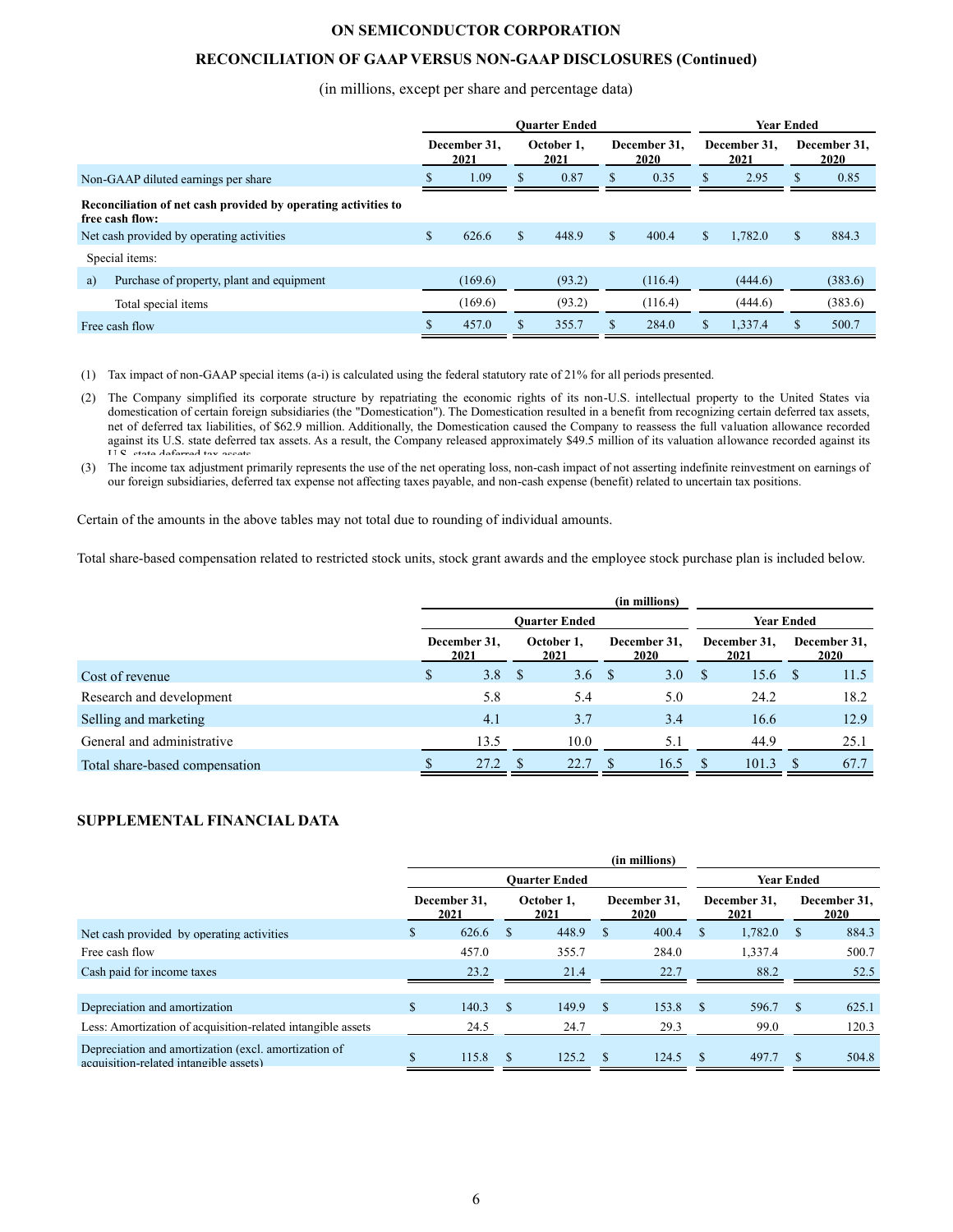### **RECONCILIATION OF GAAP VERSUS NON-GAAP DISCLOSURES (Continued)**

#### (in millions, except per share and percentage data)

To supplement the consolidated financial results prepared in accordance with GAAP, onsemi uses certain non-GAAP measures, which are adjusted from the most directly comparable GAAP measures to exclude items related to the amortization of intangible assets, amortization of acquisition-related intangibles, expensing of appraised inventory fair market value step-up, inventory valuation adjustments, purchased in-process research and development expenses, restructuring, asset impairments and other, net, goodwill impairment charges, gains and losses on debt prepayment, non-cash interest expense, actuarial (gains) losses on pension plans and other pension benefits, third party acquisition and divestiture-related costs, tax impact of these items, and certain other non-recurring items, as necessary. Management does not consider the effects of these items in evaluating the core operational activities of onsemi. Management uses these non-GAAP measures internally to make strategic decisions, forecast future results, and evaluate onsemi's current performance. In addition, the Company believes that most analysts covering onsemi's use the non-GAAP measures to evaluate onsemi's performance. Given management's and other relevant use of these non-GAAP measures, onsemi believes these measures are important to investors in understanding onsemi's current and future operating results as seen through the eyes of management. In addition, management believes these non-GAAP measures are useful to investors in enabling them to better assess changes in onsemi's core business across different time periods. These non-GAAP measures are not prepared in accordance with, and should not be considered alternatives or necessarily superior to, GAAP financial data and may be different from non-GAAP measures used by other companies. Because non-GAAP financial measures are not standardized, it may not be possible to compare these financial measures with other companies' non-GAAP financial measures, even if they have similar names.

#### *Non-GAAP Revenue*

The use of non-GAAP revenue allows management to evaluate, among other things, the revenue from the Company's core businesses and trends across different reporting periods on a consistent basis, independent of special items. In addition, non-GAAP revenue is an important component of management's internal performance measurement and incentive and reward process as it is used to assess the current and historical financial results of the business and for strategic decision making, preparing budgets, obtaining targets and forecasting future results. Management presents this non-GAAP financial measure to enable investors and analysts to evaluate the Company's revenue generation performance relative to the direct costs of operations of onsemi's core businesses.

#### *Non-GAAP Gross Profit and Gross Margin*

The use of non-GAAP gross profit and gross margin allows management to evaluate, among other things, the gross margin and gross profit of the Company's core businesses and trends across different reporting periods on a consistent basis, independent of non-cash items including, generally speaking, expensing of appraised inventory fair market value step-up and non-recurring facility costs. In addition, it is an important component of management's internal performance measurement and incentive and reward process as it is used to assess the current and historical financial results of the business and for strategic decision making, preparing budgets, obtaining targets, and forecasting future results. Management presents this non-GAAP financial measure to enable investors and analysts to evaluate our revenue generation performance relative to the direct costs of revenue of onsemi's core businesses.

#### *Non-GAAP Operating Income and Operating Margin*

The use of non-GAAP operating income and operating margin allows management to evaluate, among other things, the operating margin and operating income of the Company's core businesses and trends across different reporting periods on a consistent basis, independent of non-cash items including, generally speaking, expensing of appraised inventory fair market value step-up, nonrecurring facility costs, amortization and impairments of intangible assets, third party acquisition and divestiture related costs, restructuring charges, and certain other special items as necessary. In addition, it is an important component of management's internal performance measurement and incentive and reward process as it is used to assess the current and historical financial results of the business and for strategic decision making, preparing budgets, obtaining targets, and forecasting future results. Management presents this non-GAAP financial measure to enable investors and analysts to evaluate the Company's revenue generation performance relative to the direct costs of operations of onsemi's core businesses.